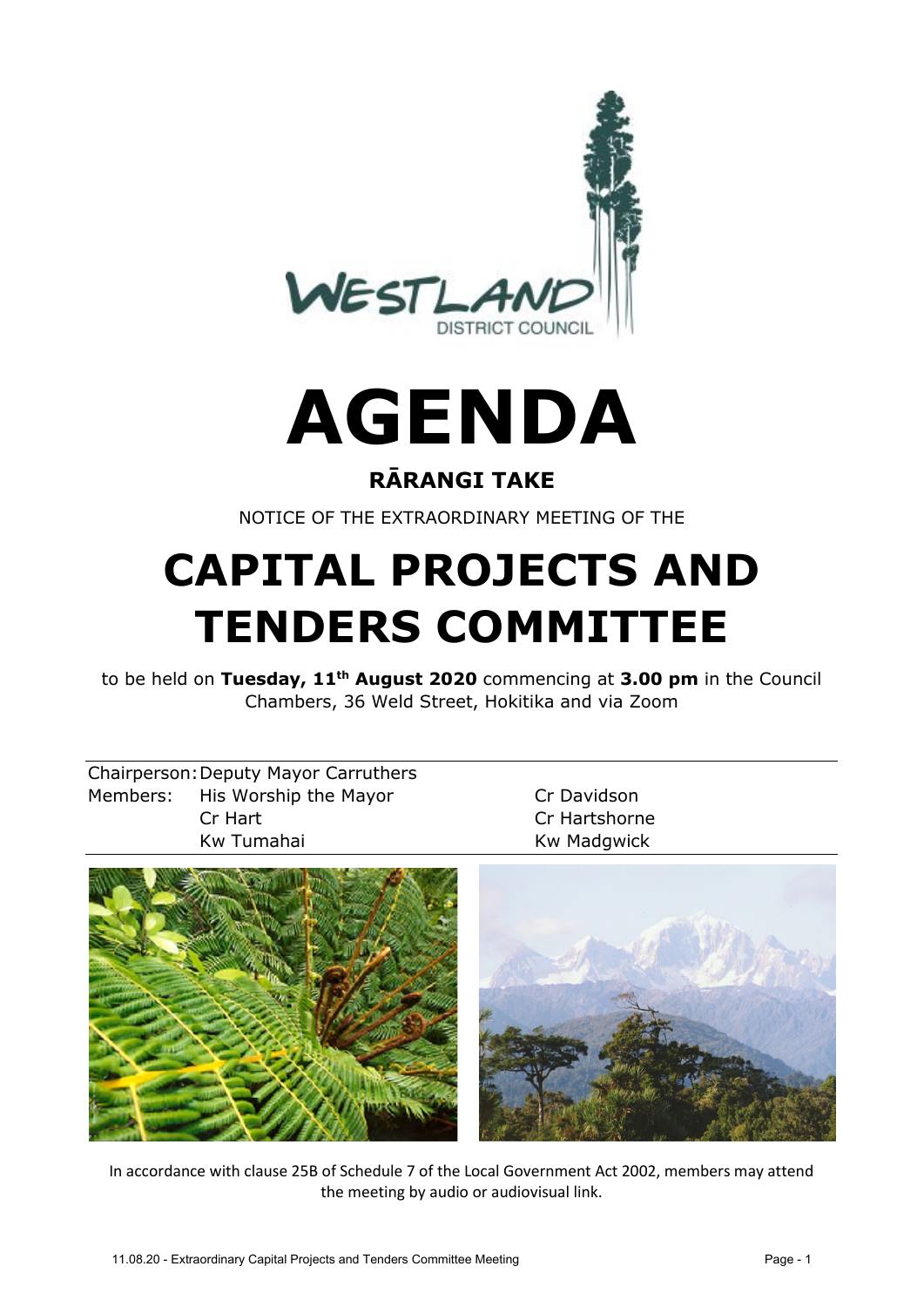# **Council Vision:**

We work with the people of Westland to grow and protect our communities, our economy and our unique natural environment.

# **Purpose:**

The Council is required to give effect to the purpose of local government as prescribed by section 10 of the Local Government Act 2002. That purpose is:

- (a) To enable democratic local decision-making and action by, and on behalf of, communities; and
- (b) To promote the social, economic, environmental, and cultural well-being of communities in the present and for the future.

### **1. NGĀ WHAKAPAAHA APOLOGIES**

(includes leave of absence notification)

### **2. WHAKAPUAKITANGA WHAIPĀNGA DECLARATIONS OF INTEREST**

Members need to stand aside from decision-making when a conflict arises between their role as a Member of the Council and any private or other external interest they might have. This note is provided as a reminder to Members to review the matters on the agenda and assess and identify where they may have a pecuniary or other conflict of interest, or where there may be a perception of a conflict of interest.

If a member feels they do have a conflict of interest, they should publicly declare that at the start of the meeting or of the relevant item of business and refrain from participating in the discussion or voting on that item. If a member thinks they may have a conflict of interest, they can seek advice from the Chief Executive or the Group Manager: Corporate Services (preferably before the meeting). It is noted that while members can seek advice the final decision as to whether a conflict exists rests with the member.

# **3. KA MATATAPU TE WHAKATAUNGA I TE TŪMATANUI RESOLUTION TO GO INTO PUBLIC EXCLUDED**

(to consider and adopt confidential items)

Resolutions to exclude the public: Section 48, Local Government Official Information and Meetings Act 1987.